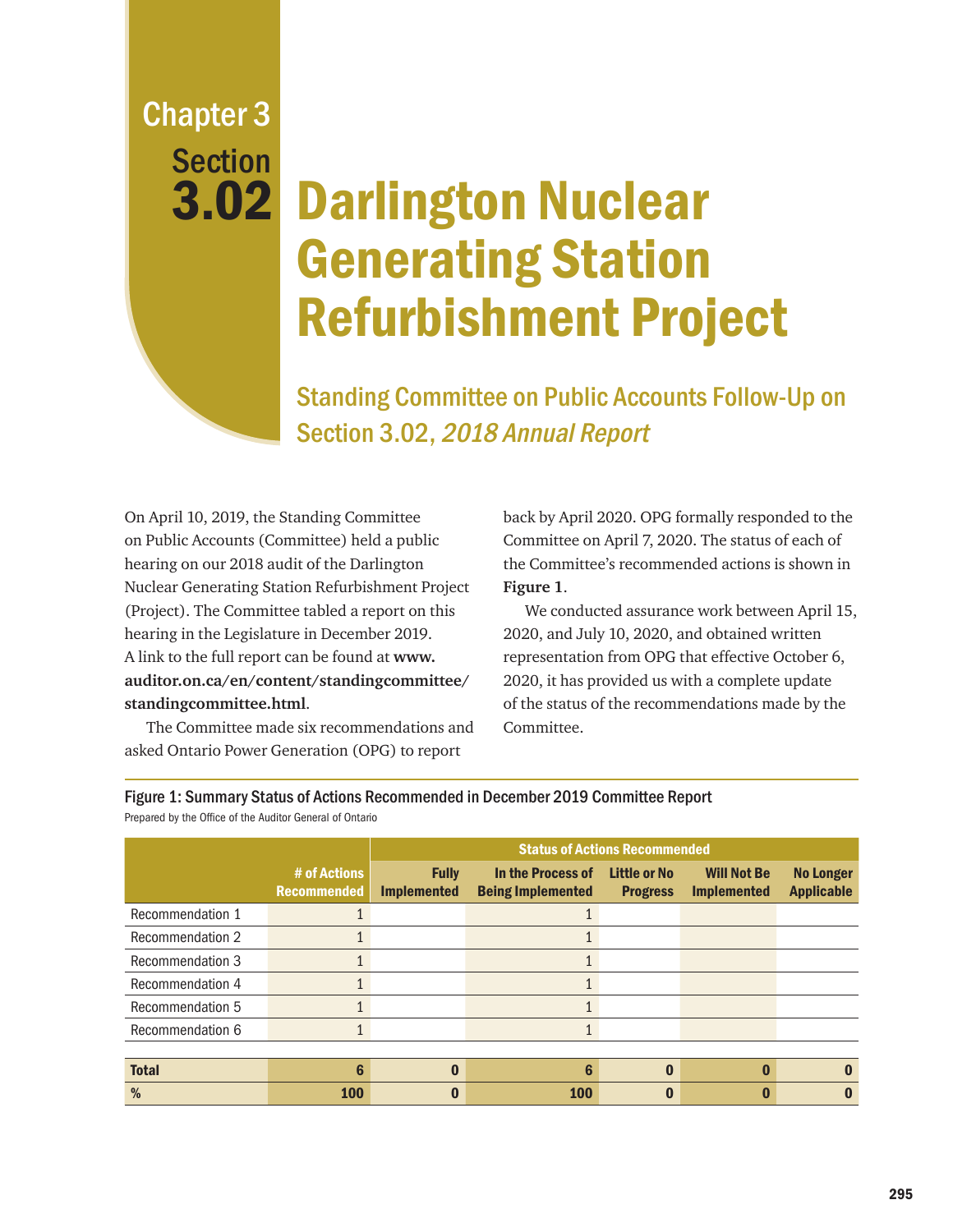### Overall Conclusion

As of October 6, 2020, none of the Committee's recommended actions had been fully implemented and all of the recommended actions were in the process of being implemented. As these recommendations span the lifetime of the Project, they will be in the process of being implemented up to October 2026.

#### Detailed Status of Recommendations

**Figure 2** shows the recommendations and status details that are based on responses from Ontario Power Generation (OPG), and our review of the information provided.

#### Figure 2: Committee Recommendations and Detailed Status of Actions Taken

Prepared by the Office of the Auditor General of Ontario

| <b>Committee Recommendation</b>                                                                                                                                                                                                                                                                                                                                                | <b>Status Details</b>                                                                                                                                                                                                                                                                                                                                                                    |
|--------------------------------------------------------------------------------------------------------------------------------------------------------------------------------------------------------------------------------------------------------------------------------------------------------------------------------------------------------------------------------|------------------------------------------------------------------------------------------------------------------------------------------------------------------------------------------------------------------------------------------------------------------------------------------------------------------------------------------------------------------------------------------|
| <b>Recommendation 1</b>                                                                                                                                                                                                                                                                                                                                                        |                                                                                                                                                                                                                                                                                                                                                                                          |
| <b>Ontario Power Generation should</b><br>periodically update its forecast of the<br>future supply of skilled trades identified<br>as being at risk of shortage over the<br>lifetime of the Project.<br>Status: The Project is expected to be<br>completed by October 2026. As such, this<br>recommendation will be in the process of<br>being implemented up to October 2026. | In 2018, OPG developed a Trades Capacity Initiative to collect supply and demand<br>data on skilled trades, optimize the current supply of trades, and build up new<br>sources of trades via outreach activities.                                                                                                                                                                        |
|                                                                                                                                                                                                                                                                                                                                                                                | In February 2020, OPG updated its forecasts for skilled trades (boilermakers,<br>millwrights, pipefitters and carpenters) using information from Bruce Power related<br>to its nuclear reactor life extension project work as well as information from non-<br>nuclear industries in Ontario. This process identified that boilermakers remained the<br>skilled trade of highest demand. |
|                                                                                                                                                                                                                                                                                                                                                                                | OPG has taken mitigating actions to address this risk. For example,                                                                                                                                                                                                                                                                                                                      |
|                                                                                                                                                                                                                                                                                                                                                                                | • OPG created a demand and supply model in collaboration with Bruce Power<br>and the International Brotherhood of Boilermakers, which is a trade union in the<br>United States and Canada for boilermakers, to clarify the need for boilermakers<br>on the Project.                                                                                                                      |
|                                                                                                                                                                                                                                                                                                                                                                                | • OPG participated in a pre-apprentice program with Durham College and the<br>International Brotherhood of Boilermakers to train 95 graduates to work as<br>boilermaker apprentices. These recruits will be available to both OPG and Bruce<br>Power for their respective nuclear projects.                                                                                              |
|                                                                                                                                                                                                                                                                                                                                                                                | OPG, together with other employers (including Bruce Power) in Ontario's nuclear<br>$\bullet$<br>industry, applied to the federal government to hire boilermakers from outside<br>Canada as temporary foreign workers. The federal government approved this<br>application in November 2019.                                                                                              |
|                                                                                                                                                                                                                                                                                                                                                                                | OPG applied lessons learned from past Project work to schedule Project work for<br>Unit 3, so that the peak and average staff headcounts needed at specific periods of<br>time will be lower overall.                                                                                                                                                                                    |
|                                                                                                                                                                                                                                                                                                                                                                                | OPG is collaborating with Bruce Power and the Electrical Power Systems<br>Construction Association to continue to review and forecast industry-wide demand<br>and supply of skilled trades for nuclear work in Ontario until October 2026 when<br>the Project is expected to be completed.                                                                                               |
|                                                                                                                                                                                                                                                                                                                                                                                |                                                                                                                                                                                                                                                                                                                                                                                          |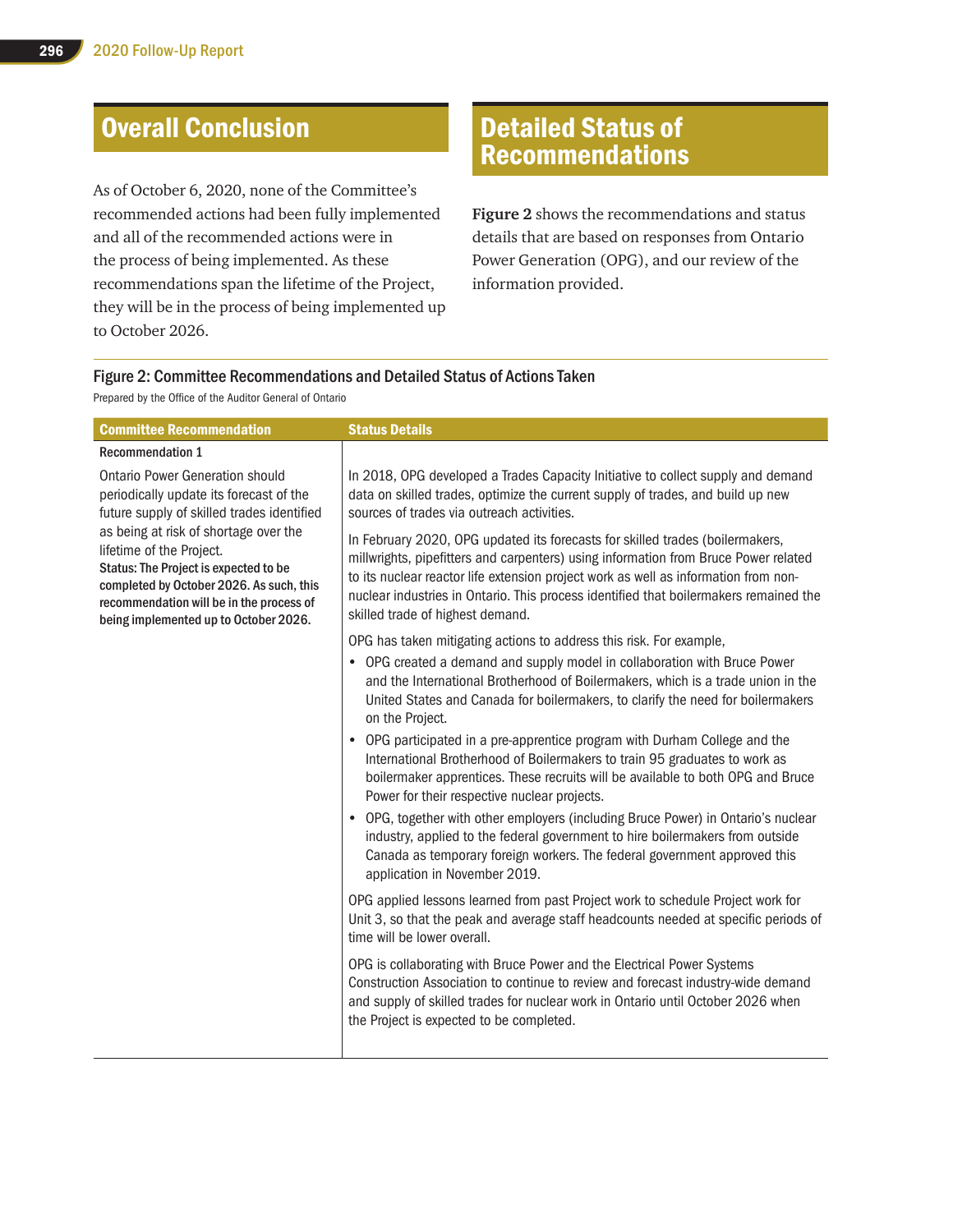| <b>Committee Recommendation</b>                                                                                                                                                                                                                                                                                                                                                      | <b>Status Details</b>                                                                                                                                                                                                                                                                                                                                                                                                                                                                                                                                                                                                   |
|--------------------------------------------------------------------------------------------------------------------------------------------------------------------------------------------------------------------------------------------------------------------------------------------------------------------------------------------------------------------------------------|-------------------------------------------------------------------------------------------------------------------------------------------------------------------------------------------------------------------------------------------------------------------------------------------------------------------------------------------------------------------------------------------------------------------------------------------------------------------------------------------------------------------------------------------------------------------------------------------------------------------------|
| <b>Recommendation 2</b>                                                                                                                                                                                                                                                                                                                                                              |                                                                                                                                                                                                                                                                                                                                                                                                                                                                                                                                                                                                                         |
| <b>Ontario Power Generation should</b><br>continue to leverage industry best<br>practices to ensure appropriate<br>succession planning programs are in<br>place over the duration of the Project.<br><b>Status: The Project is expected to be</b><br>completed by October 2026. As such, this                                                                                        | OPG has developed and implemented enterprise-wide succession planning and<br>development programs to continue to build the skilled work force, management, and<br>the executive team to ensure successful completion of the Project.                                                                                                                                                                                                                                                                                                                                                                                    |
|                                                                                                                                                                                                                                                                                                                                                                                      | OPG has also identified successors for key management and executive management<br>positions, and for roles that require specialized skills or significant experience to be<br>proficient. Apart from enhancing its internal succession strategies, OPG has also<br>taken external candidates into consideration to diversify staff experiences.                                                                                                                                                                                                                                                                         |
| recommendation will be in the process of<br>being implemented up to October 2026.                                                                                                                                                                                                                                                                                                    | As well, OPG's performance management process requires all regular management<br>staff to have an Individual Development Plan, including those who have been<br>identified as potential successors for the Project. Employees work collaboratively<br>with their leaders to identify specific areas for training and development. These<br>efforts ensure that they continue to develop and improve in their current role and/<br>or become ready to be the successful candidate for a future role for which they have<br>been identified as a potential candidate.                                                     |
|                                                                                                                                                                                                                                                                                                                                                                                      | In addition, OPG has rolled out a number of training and mentorship programs aimed<br>at identifying and preparing future leaders to assume key roles as the Project unfolds.<br>Corporate-level initiatives are also under way to ensure Individual Development Plans<br>are specific to OPG's corporate succession plans.                                                                                                                                                                                                                                                                                             |
|                                                                                                                                                                                                                                                                                                                                                                                      | OPG will continue to leverage industry best practices to ensure appropriate<br>succession programs are in place for Project staff until October 2026 when the<br>Project is expected to be completed.                                                                                                                                                                                                                                                                                                                                                                                                                   |
| <b>Recommendation 3</b>                                                                                                                                                                                                                                                                                                                                                              |                                                                                                                                                                                                                                                                                                                                                                                                                                                                                                                                                                                                                         |
| <b>Ontario Power Generation should</b><br>continue to track the costs associated<br>with the support provided to contractors<br>and retain contractual rights to recover<br>these amounts at a later date.<br>Status: The Project is expected to be<br>completed by October 2026. As such, this<br>recommendation will be in the process of<br>being implemented up to October 2026. | OPG has continued to provide additional support to contractors through<br>secondments. OPG indicated that seconding, or letting its staff work for the<br>contractors, leverages unique plant-specific expertise while also reducing training<br>and travel costs as seconded staff tend to live locally.                                                                                                                                                                                                                                                                                                               |
|                                                                                                                                                                                                                                                                                                                                                                                      | OPG has tracked the number of its staff being seconded and anticipated about<br>five to eight of its staff will be seconded to a single contractor for Unit 3. The<br>total salary estimated to be paid to these employees while they are seconded is<br>about \$3 million, which OPG would pay whether the staff were OPG or contractor<br>personnel. OPG will continue to track the costs associated with the support<br>provided to contractors and retains contractual rights to recover these costs,<br>as deemed appropriate, at a later date until October 2026 when the Project is<br>expected to be completed. |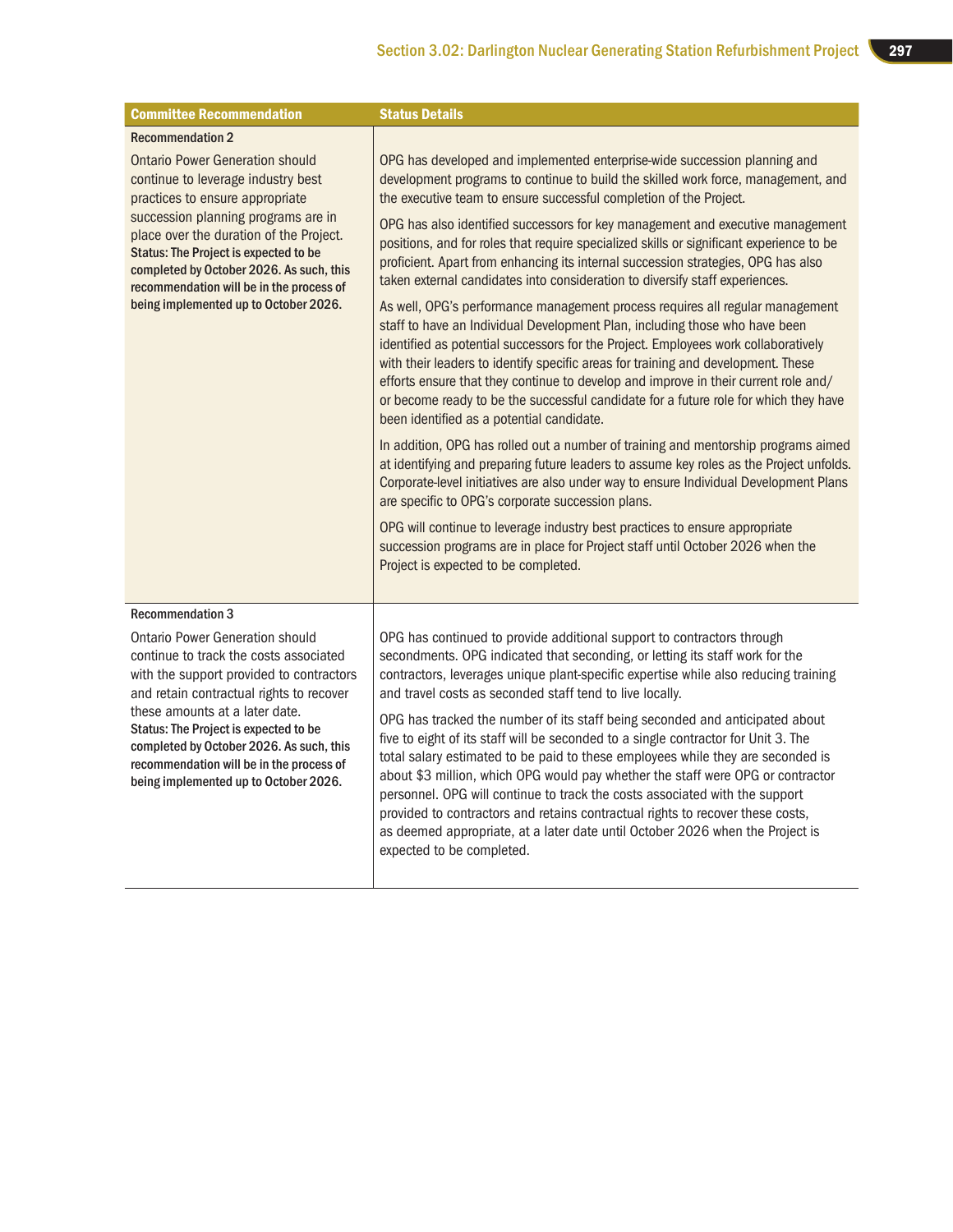| <b>Committee Recommendation</b>                                                                                                                                                                                                                                                                                                                                                                                                                                                                                          | <b>Status Details</b>                                                                                                                                                                                                                                                                                                                                                                                                                                                                                                                                                                     |
|--------------------------------------------------------------------------------------------------------------------------------------------------------------------------------------------------------------------------------------------------------------------------------------------------------------------------------------------------------------------------------------------------------------------------------------------------------------------------------------------------------------------------|-------------------------------------------------------------------------------------------------------------------------------------------------------------------------------------------------------------------------------------------------------------------------------------------------------------------------------------------------------------------------------------------------------------------------------------------------------------------------------------------------------------------------------------------------------------------------------------------|
| <b>Recommendation 4</b>                                                                                                                                                                                                                                                                                                                                                                                                                                                                                                  |                                                                                                                                                                                                                                                                                                                                                                                                                                                                                                                                                                                           |
| <b>Ontario Power Generation should</b><br>continue to monitor and analyze safety<br>events in order to identify common<br>causes, better respond to emerging<br>trends, assess the effectiveness of<br>corrective actions, apply lessons learned<br>over the duration of the Project, and<br>introduce new safety indicators if needed.<br><b>Status: The Project is expected to be</b><br>completed by October 2026. As such, this<br>recommendation will be in the process of<br>being implemented up to October 2026. | OPG has continued to monitor and analyze safety events.                                                                                                                                                                                                                                                                                                                                                                                                                                                                                                                                   |
|                                                                                                                                                                                                                                                                                                                                                                                                                                                                                                                          | In May 2019, OPG rolled out a safety awareness and planning initiative that uses<br>past data and lessons learned to proactively assess upcoming Project work to<br>identify areas of higher risk and develop targeted initiatives aimed at preventing<br>safety events. OPG also made other changes in 2019, including providing staff<br>with new gloves and cut-resistant liners, to improve safety for staff working on<br>the Project. As a result, the number of first aid and medically treated injuries has<br>dropped, from six before these changes to three (as of June 2020). |
|                                                                                                                                                                                                                                                                                                                                                                                                                                                                                                                          | In December 2019, OPG performed an analysis of all 2018 and 2019 safety<br>events, to assess the effectiveness of corrective actions implemented in response<br>to specific safety events. This analysis identified that the overall number of safety<br>incidents deemed as having a "High Maximum Reasonable Potential for Harm" has<br>dropped from 13 in 2017 to four in 2018 and five in 2019. For example:<br>• the number of safety incidents involving working at heights dropped from seven                                                                                      |
|                                                                                                                                                                                                                                                                                                                                                                                                                                                                                                                          | in 2017 to one in 2018 and two in 2019;                                                                                                                                                                                                                                                                                                                                                                                                                                                                                                                                                   |
|                                                                                                                                                                                                                                                                                                                                                                                                                                                                                                                          | • the number of safety incidents involving material handling dropped from two in<br>2017 to zero in 2018 and zero in 2019; and                                                                                                                                                                                                                                                                                                                                                                                                                                                            |
|                                                                                                                                                                                                                                                                                                                                                                                                                                                                                                                          | • the number of safety incidents involving falling objects changed from three in<br>2017 to one in 2018 and three in 2019.                                                                                                                                                                                                                                                                                                                                                                                                                                                                |
|                                                                                                                                                                                                                                                                                                                                                                                                                                                                                                                          | OPG will continue to monitor and analyze safety events in order to identify common<br>causes, better respond to emerging trends, assess the effectiveness of corrective<br>actions, apply lessons learned, and introduce new safety indicators if needed until<br>October 2026 when the Project is expected to be completed.                                                                                                                                                                                                                                                              |
| <b>Recommendation 5</b>                                                                                                                                                                                                                                                                                                                                                                                                                                                                                                  |                                                                                                                                                                                                                                                                                                                                                                                                                                                                                                                                                                                           |
| Ontario Power Generation should provide<br>vendors with regular updates about safety                                                                                                                                                                                                                                                                                                                                                                                                                                     | OPG has continued to collaborate with its vendors to reinforce safety standards and<br>best practices.                                                                                                                                                                                                                                                                                                                                                                                                                                                                                    |
| standards and industry best practices to<br>remind all vendor staff of the importance<br>of good safety practices.<br>Status: The Project is expected to be<br>completed by October 2026. As such, this<br>recommendation will be in the process of<br>being implemented up to October 2026.                                                                                                                                                                                                                             | As previously mentioned, in May 2019, OPG rolled out a proactive safety awareness<br>and planning initiative that uses past data and lessons learned to assess upcoming<br>Project work, identify areas of higher risk, and develop targeted initiatives aimed<br>at preventing safety events. These initiatives have been embedded into the work<br>schedule and provide all staff with important safety messages to reinforce a safety<br>mindset in advance of starting higher-risk work.                                                                                              |
|                                                                                                                                                                                                                                                                                                                                                                                                                                                                                                                          | OPG will continue to work collaboratively with its vendors to ensure industry-best<br>safety practices are incorporated into the planning and execution of work until<br>October 2026 when the Project is expected to be completed.                                                                                                                                                                                                                                                                                                                                                       |